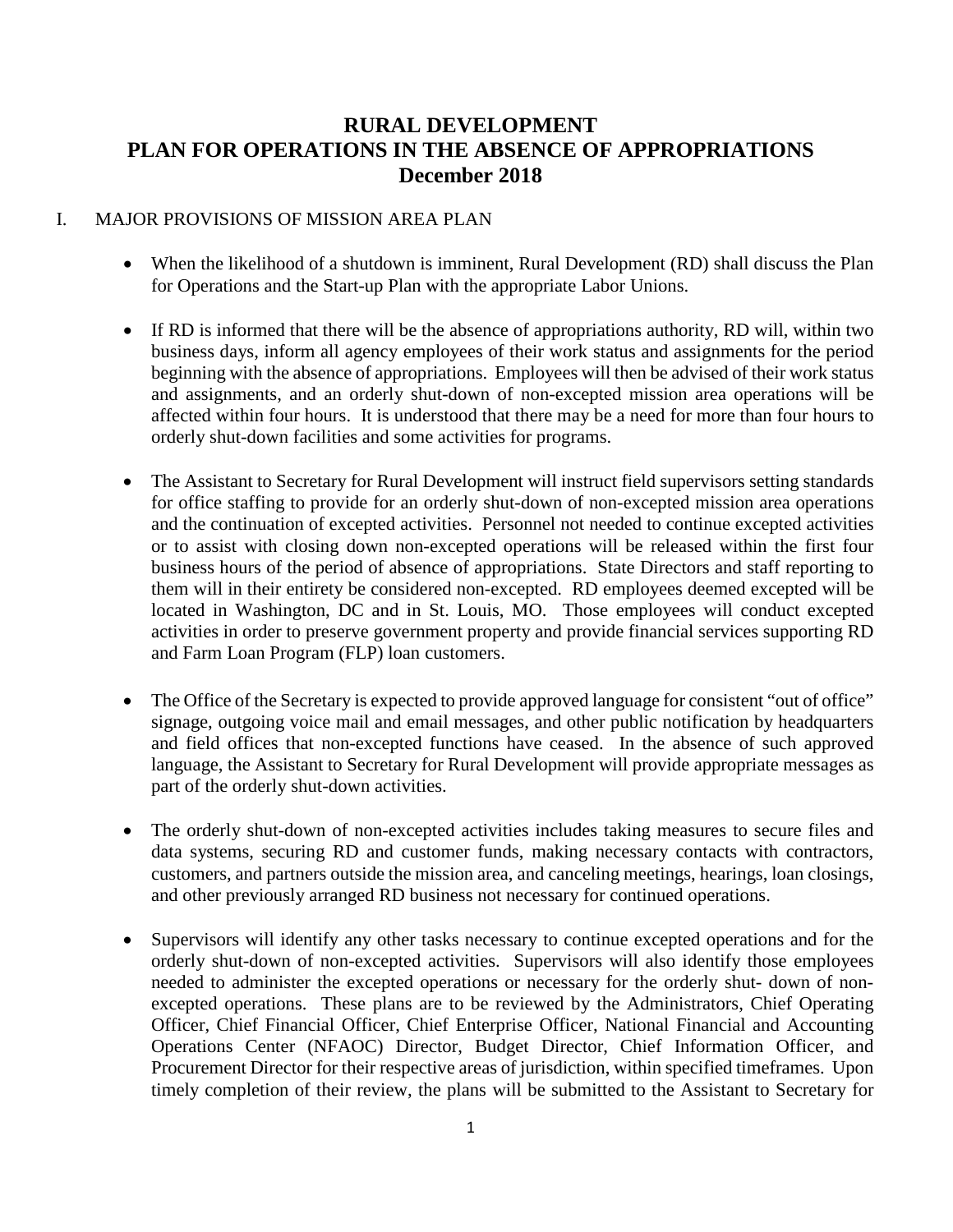Rural Development for review and approval. The plan will be forwarded to the Office of the Secretary and all its appropriate jurisdictions, for their final approval.

- All employees in travel status for other than excepted activities will be directed to return to their duty stations by midnight on the day of notification of the shut-down. If unforeseen circumstances prevent travelers from returning as required, the Agency will ensure travelers return to their duty station via the most expedient and cost-effective mode of transportation.
- Once final determinations are made and all necessary notice and bargaining with affected employee unions over impact and implementation of the shut-down is complete, employees performing non-excepted functions will be notified and placed on furlough or other personnel action taken as appropriate for the circumstances. All such employees will be informed of their duty to avoid voluntary work and to refrain from using mobile information technology equipment while on furlough, either through a common notice supplied by the Office of the Secretary or, if not, through a common notice supplied by the Assistant to Secretary for Rural Development.
- The Assistant to Secretary for Rural Development will review the sufficiency of excepted function staffing on an as needed basis, releasing staff no longer needed or adding staff with such additional skills as might be required to address an unforeseen circumstance. The Assistant to Secretary for Rural Development will notify the Assistant Secretary for Administration and the Office of Budget and Program Analysis (OBPA) of any changes to the approved plan.
- Travel and training for RD operations would be suspended during the period of shut-down.
- After shut-down operations, RD state and area office employees located in communities throughout the United States would be furloughed.

## II. EXCEPTED ACTIVITIES

RD has no program activities that would continue in the absence of an appropriation. However, there are certain limited activities that are viewed as "excepted" for the purpose of preserving the Government's property. This property includes RD and FLP loans portfolio, which exceeds \$243 billion and serves as collateral for loans, and borrowers' funds paid to RD in escrow for real estate taxes and property insurance.

If the excepted activities to preserve Government property are not permitted during the absence of appropriations, borrower remittances could be lost in our payment lock box bank processes, and Personally Identifiable Information (PII) could be jeopardized. In addition, data could be lost as a result of overlays or overloads, and multiple batch updates of the LoanServ system, if run back-to-back, could result in an inability to recover the financial system. Furthermore, protective advances for properties in foreclosure could not be made to protect the Government's interest in the properties.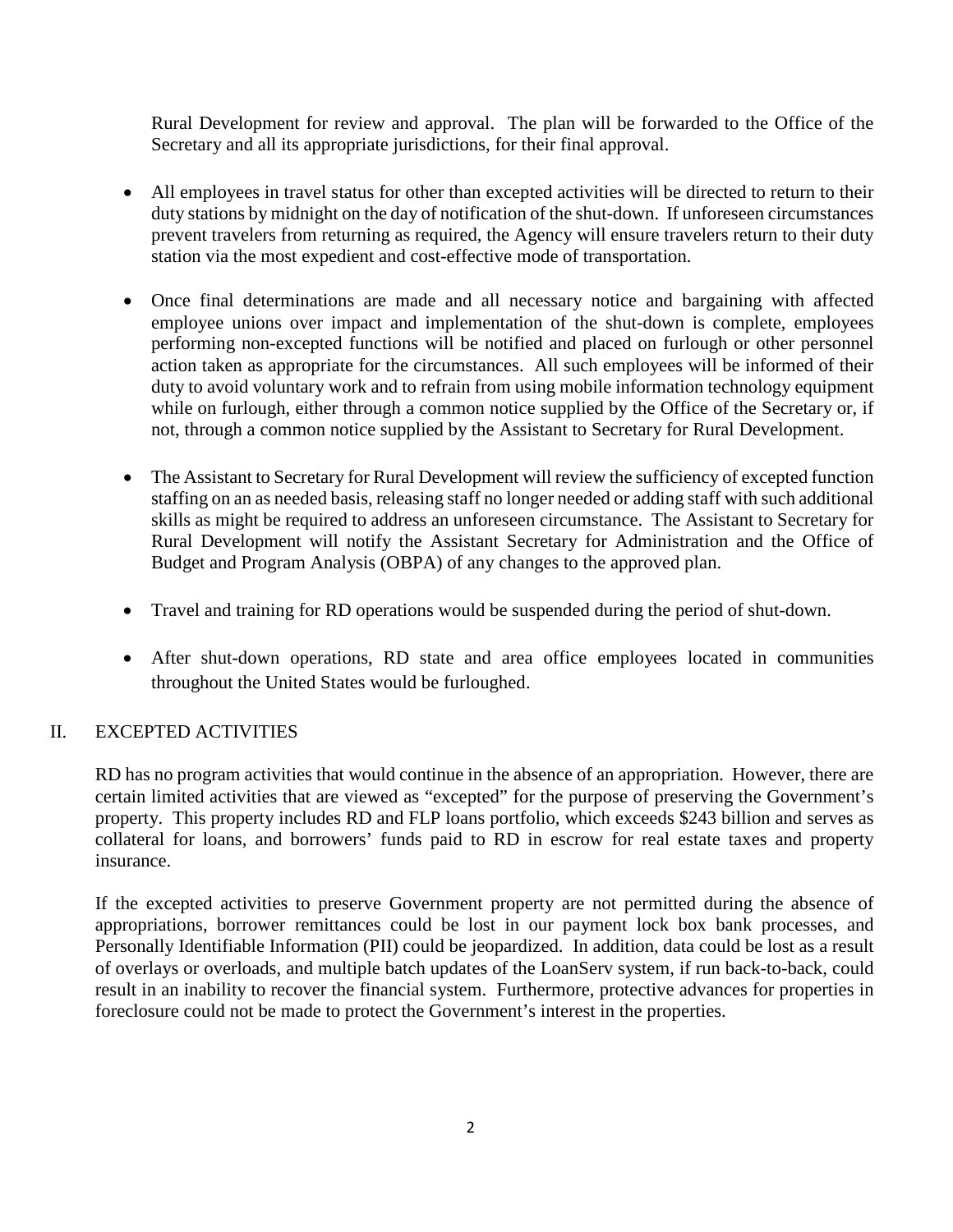Included among these excepted activities are:

- Processing nightly updates for each RD financial system Automated Multi-Family Accounting System (AMAS), Commercial Loan Servicing System (CLSS), LoanServ, Guaranteed Loan System (GLS), Program Funds Control System (PFCS), and Program Loan Accounting System (PLAS) ─ to include daily cash remittances and disbursements. Remittances represent funds returned to the Federal Government and should not be delayed. This effort will include:
	- Balancing and reconciling all RD loans, as well as those Farm Service Agency (FSA) loans on the two financial systems (GLS and PLAS) that are shared between RD and FSA.
	- Ensuring that front-end applications, such as Management Agent Interactive Network Connection, Multi-Family Housing Information System (MFIS) including Pay.Gov, RD Utility Program Customer Initiated Payments, Lender Interactive Network Connection (LINC) including Application Authority Security Management (AASM), Guaranteed Annual Fees (GAF), Mortgage Account Information (MAI), and GLS remain available for borrower/lender cash remittances. Disbursements represent actual cash outlaid of government funds. Disbursing funds from time to time may be needed for the purpose of protecting and preserving RD assets; e.g., placing protective bids at foreclosure sales to ensure that RD's loan collateral is not lost and paying for critical repairs necessary to preserve such property.
- Ensuring that RD performs its fiduciary responsibilities in accounting for and processing customers' funds, such as loan escrow accounts, in an accurate and timely manner. This will help RD avoid creating unnecessary hardships for our customers and litigation risks for RD by processing escrowed funds to pay insurance and tax payments on time, thus reducing the probability of insurance policy cancellations and tax penalties being assessed.
- Ensuring that services' contracts supporting excepted services remain in place during furlough and available to pertinent staff. Prepare clear documentation on which contracts will remain available and any special provisions that must be observed during furlough.

#### III. IMPACT OF PROGRAM SHUT-DOWNS

Rural Development's mission is to serve as a catalyst for economic and community development activities in rural areas through loans and grants to individuals, businesses, and communities.

On a short-term basis, RD would have limited operations, which would only encompass excepted activities, described in Section II, Excepted Activities. The short-term impact would extend beyond preserving the Government's property. RD's loan portfolio exceeds \$243 billion with over 1.5 million loans, making the agency one of the largest "banks' in the country. The unavailability of servicing actions not deemed excepted could have a negative impact on the financial stability of customers and mortgage lenders' financial operations. For example, borrowers would not be able to secure much-needed loans, make loan payments, or reamortize loans. Rental Assistance tenants could be negatively impacted because rent payments would not be processed. Community projects, including critical water and environmental improvements, would be suspended during a shut-down due to lack of payments.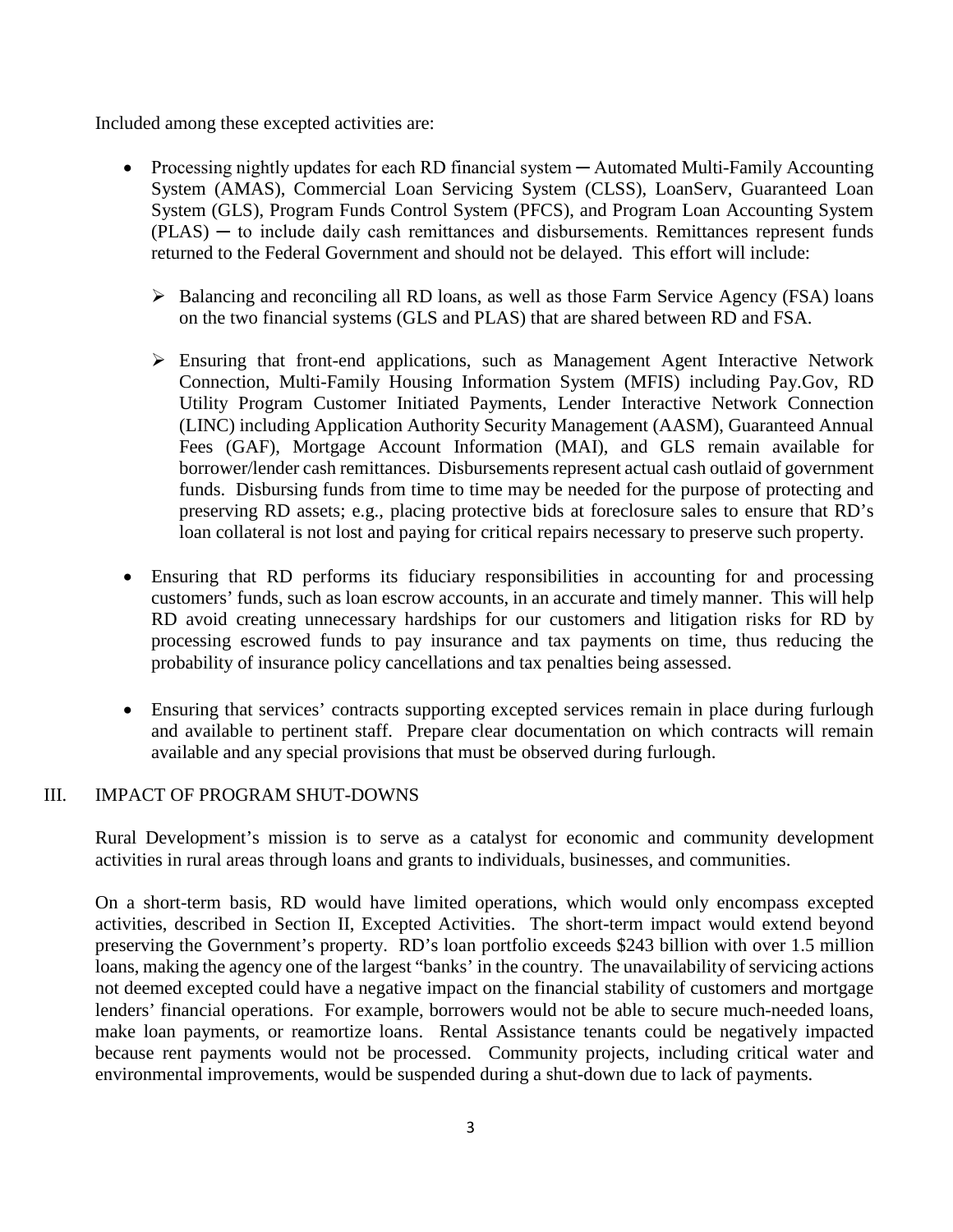There would also be a short-term tangible impact on the overall economy as employees and contractors will not receive compensation. Additionally, there would be intangible effects such as a demoralized workforce.

While the impacts on these programs are described as short-term, the corrections required once operations resume will need to be heavily coordinated and carefully executed to minimize further impact on RD's portfolio.

The shut-down of RD loan and grant making activities for a prolonged period of more than two weeks would have an adverse impact on the rural economy. Should RD not be allowed to continue loan and grant making operations for an extended period, the long-term impact would be substantially more serious, as described below.

- No additional loans/grants would be available during the period except for emergency purposes and to protect the Government's interest. System generated disbursements for previously obligated Rental Assistance (RA) funds will continue.
- No new RD rural housing loans or guarantees would be issued, which would result in a setback in construction start-up, as well as a potentially costly inconvenience to buyers and sellers depending on a Single Family Housing loan or guaranteed loan closing. A more permanent interruption in the program would cause a substantial reduction in housing available in rural areas relative to population.
- New and expanding businesses would be unable to access loan guarantees to create new jobs and save existing jobs and with them, the potential taxpayers who would hold those jobs.
- No loans or assistance for essential community facilities would be made, delaying the financing of health care, emergency response, and other essential services to rural communities. Projects already financed that are under construction would be delayed in having any bridge financing replaced with permanent financing from USDA. A long-term shut-down would place RD seriously behind in our mission of improving quality of life and economic opportunity in rural areas with limited income. The current community facility loan program is one of the very few sources of financing for essential community facilities in rural areas.
- No loans, grants, or advances would be made or issued for modernizing rural America's electric and telecommunications infrastructure. Borrowers or grantees would not be able to improve service or pay off short-term bridge loans. No advances would be issued to pay invoices for construction contracts, which could result in defaults on contracts, increase construction costs, and lead to litigation. Ultimately, this could lead to RD loan security problems.
- If Single Family Housing direct loans are on approved status only, the Rural Housing Service will not disburse loan funds. Continued closing of the loan therefore is not necessary to protect Government property, so closing activities should not be exempted.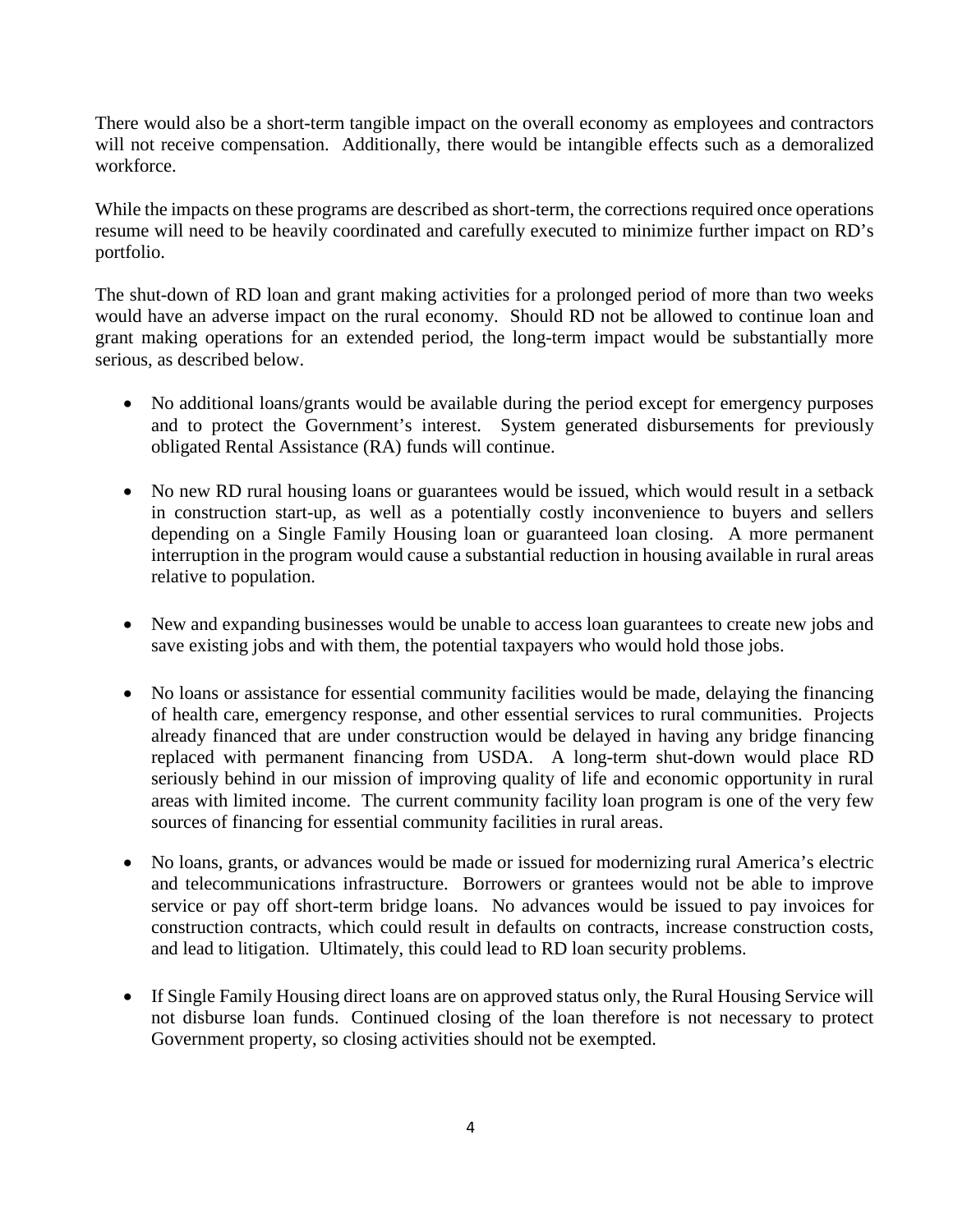• Single Family Housing guaranteed borrowers always may close loans with private lenders. If they do so before a guarantee is issued to the lender, then the closing is done at their own risk. Issuance of new guarantees during a shutdown does not protect Government property and should not be exempted.

The negative effects of a shutdown at times other than the beginning of the fiscal year increase the impact on RD borrowers. For example, if a shutdown occurred in December, RD borrowers would not receive critical information to file income tax returns. It has the potential of creating a tax liability for RD borrowers, and long-term, it affects the overall economy of the United States, as it will diminish collections of revenue.

## IV. PROGRAMS OPERATING UNDER CONTINUING AUTHORITY

Rural Development has several programs that contain broad authorizations under no-year appropriations for the Secretary to utilize funds for necessary servicing actions or to make and insure loans and to make grants until the appropriated funds are expended.

Programs administered under no-year appropriations include the following:

- Rural Community Development Initiative Grants
- Community Facilities Direct Loans
- Community Facilities Guaranteed Loans
- Community Facilities Grants
- Community Facilities Economic Impact Initiative Grants
- Community Facilities Tribal College and University Grants
- Section 533 Housing Preservation Grants
- Section 542 Rural Housing Voucher Program
- Section 514 and Section 516 Farm Labor Housing Loan and Grant Program
- SFH 523 Mutual and Self-Help Housing Grants
- SFH 504 Very Low-Income Repair Grants
- **SFH 509 Construction Defects**
- Value Added Producer Grant Program
- Business and Industry Guaranteed Loan Program
- Rural Community Development Grants (RCDG)
- Rural Economic Development Loans and Grants (REDLG)
- Rural Microenterprise Assistance Program (RMAP)
- Biorefinery Guaranteed Loans
- Rural Energy for America Program (REAP)
- Water and Waste Disposal Loan and Grant Program
- Section 306C Water and Waste Disposal Grants
- Section 306D Water and Waste Disposal Grants for Alaskan Villages
- Wastewater Revolving Fund Grants
- Solid Waste Management Grants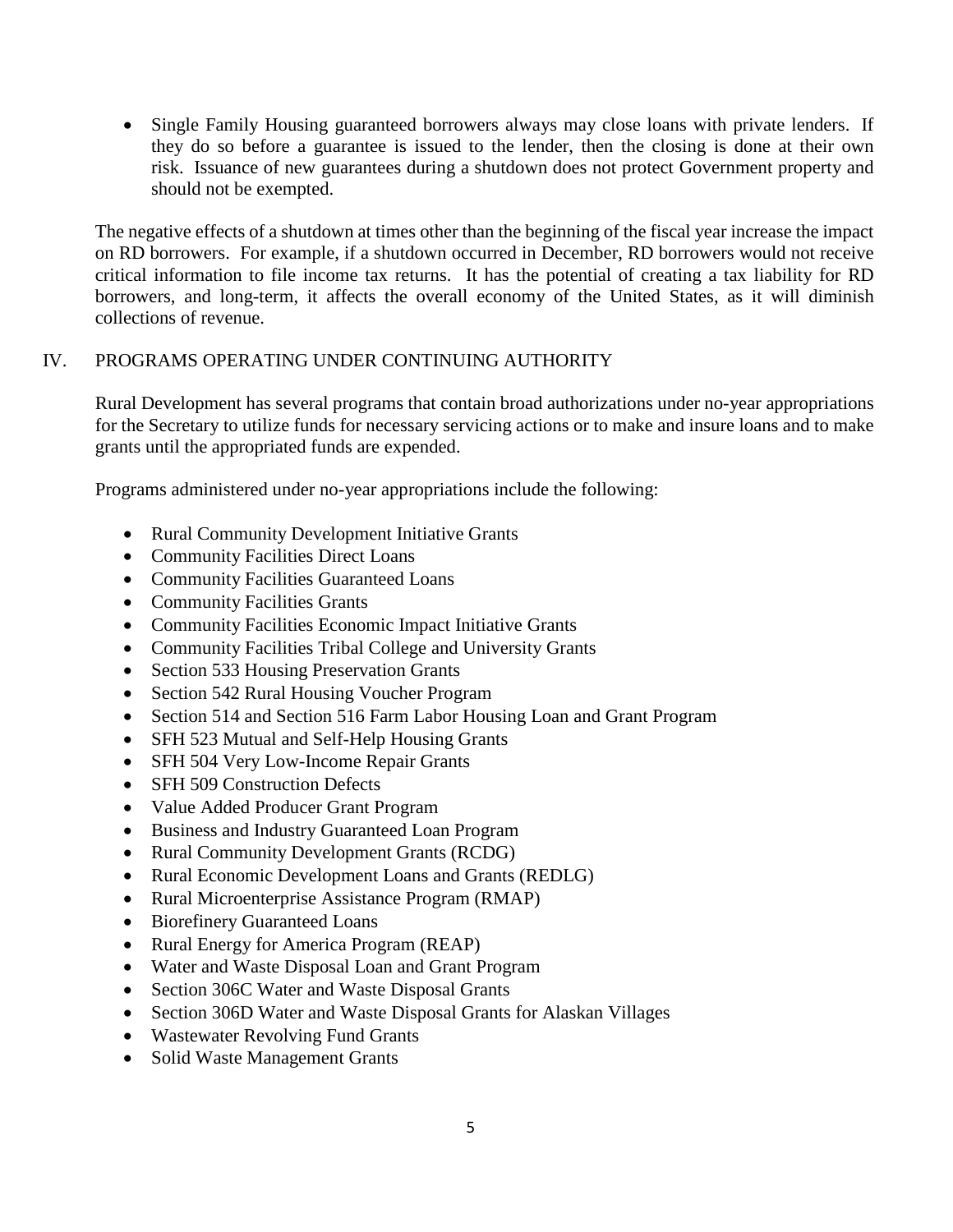- Household Water Well Grants
- High Energy Cost Grants
- Distance Learning, Telemedicine and Broadband Loans and Grants

Programs under annual appropriation that may continue to expend funds include:

• Section 521 Rental Assistance Program

None of these programs will continue operating in the absence of appropriations except to the extent that servicing actions may be required to preserve the property of Rural Development as identified in Section II, Excepted Activities.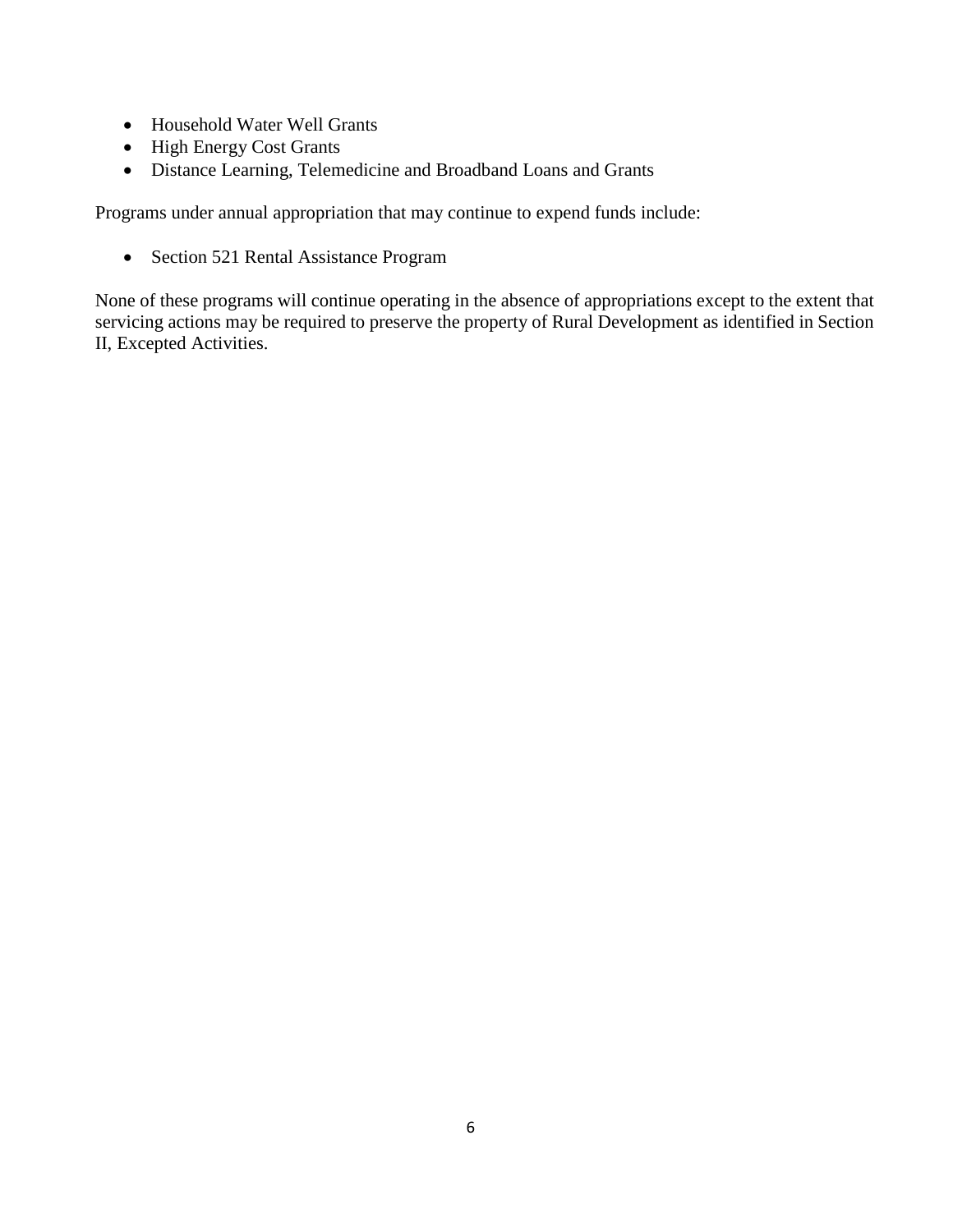# **ATTACHMENT A**

## **RURAL DEVELOPMENT PLAN FOR OPERATIONS IN THE ABSENCE OF APPROPRIATIONS**

## DETAILED LIST OF ACTIVITIES

The following plan addresses procedures for activities not excluded from shutdown procedures:

#### **Prior to Day 1, the following actions will be completed:**

The Assistant to Secretary for Rural Development, Administrators, Chief Operating Officer, and Chief Financial Officer will identify those functions that need to be performed that are solely associated with an orderly interruption of normal activities. Such functions may include but are not limited to:

- Identifying measures to secure records, personal property, real property, and facilities that will be maintained and protected until appropriate disposition is accomplished.
- Drafting communication strategy for communicating with Agency employees.
- Drafting communication strategy for making contacts outside the Agency that is necessary to communicate our status.
- Identify all potential meetings, hearings and other previously arranged Agency business that may need to be cancelled.
- Identify all essential employees and ensure that employees have been identified consistently and fairly in compliance with applicable personnel regulations.
- Identify employees whose presence at work will be required to perform functions associated with the orderly cessation of program activities. This includes employee name, title and function the employee will perform. Include backup coverage employees as "ad-hoc essential. Identify what Chief Information Officer systems support is needed to maintain essential financial services and information technology infrastructure (see Section II, Excepted Activities for list of automated systems), including contractor support. Identify what instructions and procedures Human Resources Management will provide to employees for the shutdown period. Provide pertinent documents to excepted and non-excepted employees prior to Day 1 to allow for more timely preparation.
- Identify appropriate Department contacts for communications purposes and orderly shutdown of the agency.
- Contact any employee in travel status and direct to return to duty station by the last day of available appropriation.
- Initiate bargaining over furlough related topics.
- Identify physical facilities' support (security, access, custodial support, etc.) with relevant agencies, such as GSA.
- Identify any work initiated shortly before shut-down, such as SFH loan closings, which will likely be impacted during furlough and may require the need for additional resources.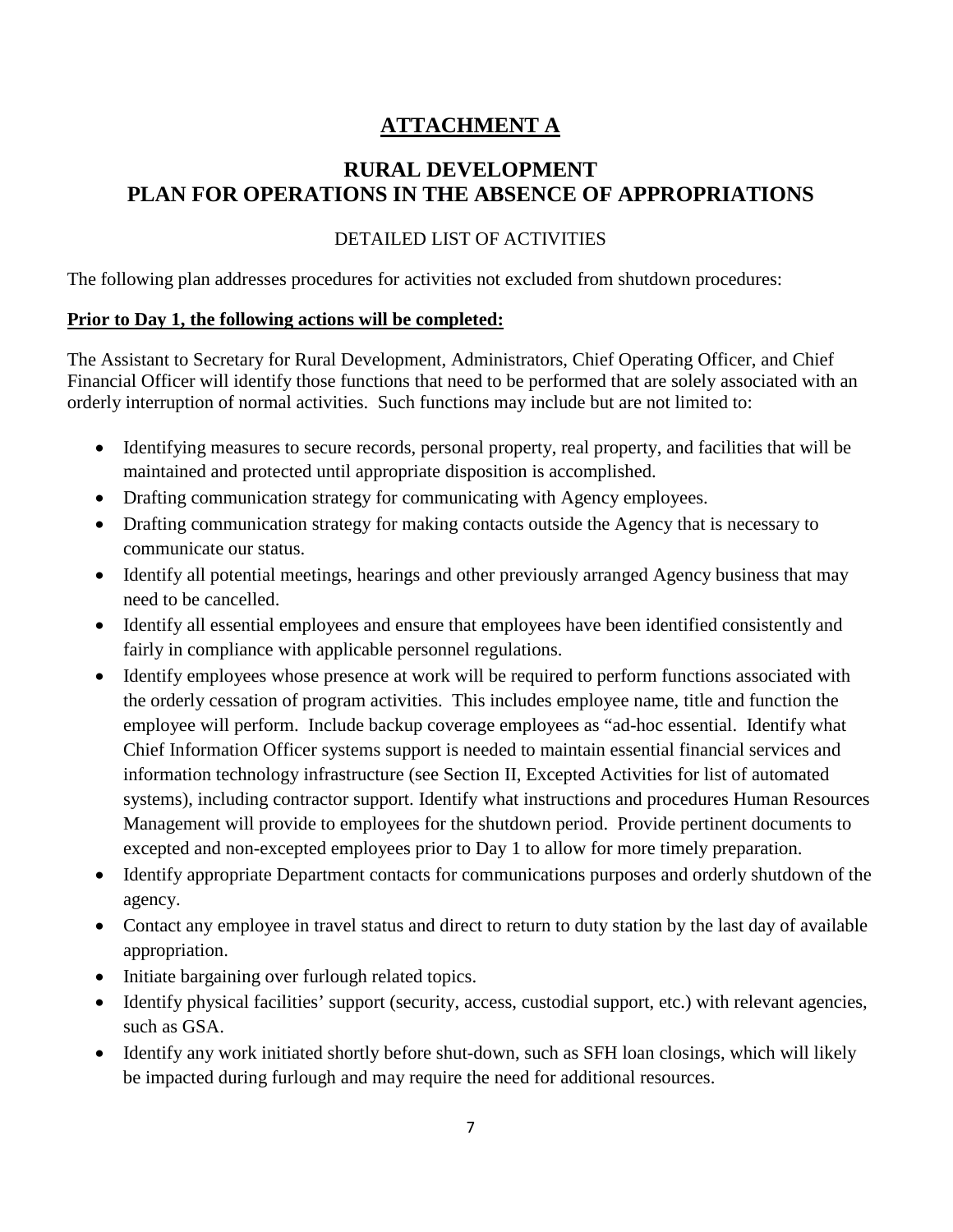## **First half of Day 1 (First business day funds are not available):**

All employees will be directed to report to their supervisors to receive assignments of duties or other pertinent information for an orderly shutdown. For those employees on telework status, their "report" may be done by telephone.

The Assistant to Secretary for Rural Development, Administrators, State Directors, and subordinate managers and supervisors will coordinate the following activities intended to suspend Agency operations:

- Communicate shutdown instructions and procedures to all employees.
- Distribute furlough notices at headquarters and all field units to all employees who have not been determined to be necessary for the Agency's termination activities
- Contact any employees on leave and communicate that their leave is cancelled.
- Contact any employees in travel status and direct them to return to duty station.
- Ensure that all employees who are to be released complete timesheet entries and submit them to the approving official.
- Delay any employee transfer of station.
- Ensure all records, personal property, and real property are secured.
- Cancel all meetings, hearings and previously arranged Rural Development business.
- Validate existing communication strategy and employee contact information for future communications.

There will be daily communications by the Assistant to Secretary for Rural Development on the status of the shutdown procedures with the Department contacts previously identified.

The Director of Human Resources Management will be responsible for:

- Providing instructions and procedures to managers and supervisors for all employees during the shutdown period. This will include provisions for calling back employees in the event it is determined they are needed to complete shutdown procedures.
- Providing specific instructions for employees to complete final time and attendance reports.
- Providing workers' compensation eligibility information to employees.
- Ensuring individual furlough notices will be prepared, reviewed, and approved.
- Ensuring all employees timesheets are processed by the National Finance Center.
- Delaying hiring of new employees.

The Director of the Procurement Management Division will be responsible for:

- Coordinating with all contracting officers (COs) and contracting officer technical representatives (COTRs) to notify all contractors and vendors that work is suspended.
- Coordinating with all COs and COTRs to notify affected contractors and vendors that work is to continue, in the cases where excepted work requires the continued support of contractors' assistance. Preparing and sharing clear documentation on which contracts will remain available and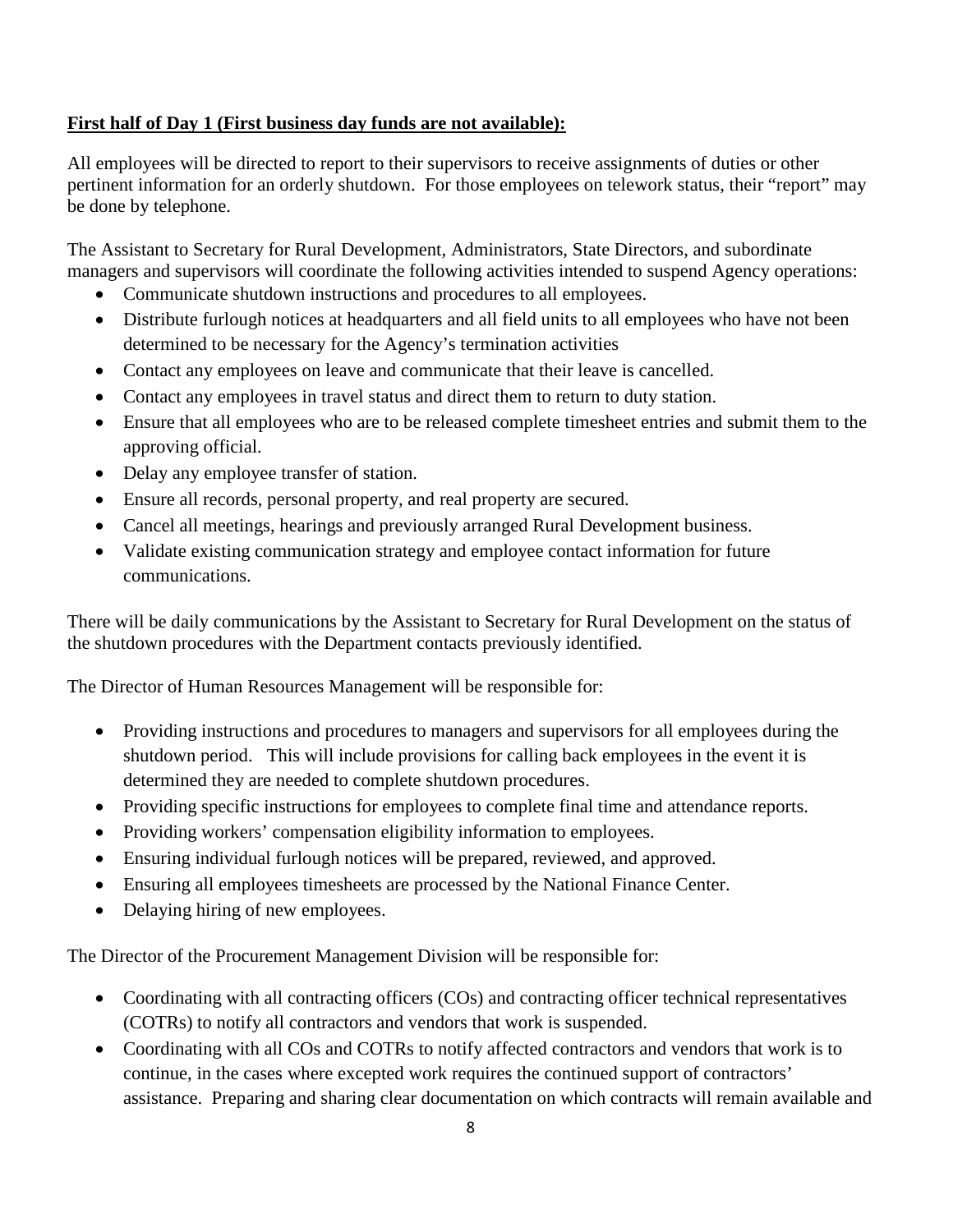any special provisions that must be observed during furlough. Ensuring that active contracts during furlough will not lapse during the potential furlough timeframe. This is especially important for NFAOC Investment and Disbursement Contracts as they support activities for the preservation of property.

The Chief Financial Officer will be responsible for ensuring that emergency Agency activities continue related to cash management, escrow, claims processing, and pay-off activities at the NFAOC.

## **Second half of Day 1:**

Managers and supervisors will coordinate the following activities intended to terminate Agency's operations:

- Document the status of cases and projects so that they can be resumed, transferred, or otherwise appropriately handled when Rural Development's ultimate funding situation is resolved. Develop mechanisms to track work accumulated and actions taken during the furlough as a basis for restarting upon return.
- Prepare files for permanent storage, transfer to related agencies, or other disposition, when applicable.
- Complete identification of employees whose presence at work will be required to perform functions associated with the orderly cessation of program activities. Share this information within all excepted employees. This includes:
	- o Name of each employee required to continue shutdown operations,
	- o Title and location of each employee identified, and
	- o The function that each identified employee is to perform.
- Finalize and submit list of employees to the Office of the Assistant to Secretary for Rural Development no later than the end of Day 2.
- Contact contractors and vendors, by COs and COTRs, to identify whether work is suspended or to be continued.

## **Day 2:**

Only employees leading, directing, and performing work identified as "excepted" from shut-down procedures will continue to work. These employees will be directed to perform only those activities as enumerated above. As each shut-down function is completed, managers and supervisors must notify the manager or supervisor at the next highest level or, at headquarters, the respective program Administrator or Chief Operations Officer, through channels, of completion and identify those employees who were responsible for the task.

Each employee whose shut-down function is completed will be furloughed immediately and formally notified by their supervisor or appropriate manager if the supervisor is not available.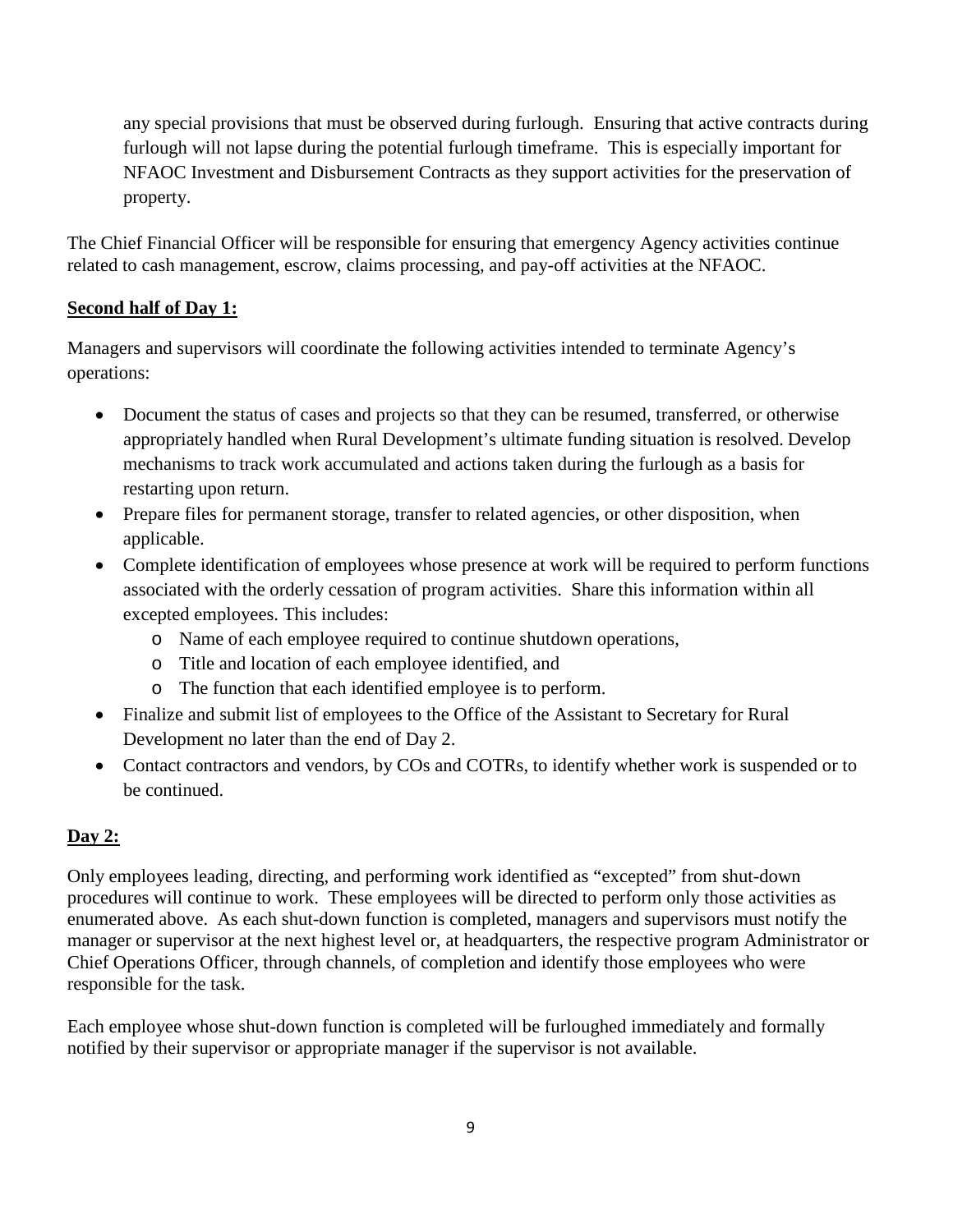There will be daily communications by the Assistant to Secretary for Rural Development on the status of the shut-down procedures with the Department contacts previously identified.

The Director of the NFAOC will complete identification of NFAOC employees whose presence at work will be required to perform functions associated with the orderly cessation of program activities. The Director NFAOC will ensure designated NFAOC employees' ability to reenter the facility.

Managers and supervisors will coordinate the following activities intended to terminate Agency's operations:

- Ensure all records; personal property and real property are secured.
- Validate existing communication strategy and employee contact information for future communication needs.

## **Excepted managers and senior officials will hold a daily meeting starting on Day 2 to address changes in plan or any other unforeseen circumstance.**

## **Day 3 and through the second week of shut-down:**

Only employees who were previously identified as required to perform functions necessary for orderly shut-down of program activities and those employees previously identified as required to perform functions that are excepted from the shutdown will report for work.

Employees will be directed to perform only those activities as enumerated earlier.

Employees completing shutdown functions, continue tasks as outlined under Day 2 for each succeeding day until the Assistant to Secretary for Rural Development determines the shut-down is complete.

There will be daily communications by the Assistant to Secretary for Rural Development on the status of the shutdown procedures with the Department contacts previously identified.

## **In the third week and beyond:**

Only employees who were previously identified as required to perform functions necessary for orderly shut-down of program activities and those employees previously identified as required to perform functions that are excepted from the shutdown will report for work.

There will be communications by the Assistant to Secretary for Rural Development at least weekly on the status of the shutdown procedures with the Department contacts previously identified.

RHS SFH has an open contract administered by the SFH Guaranteed Loan Division. The contractor is with Deloitte & Touche, LLC. This contract would not be affected by a temporary shut-down because the work is ongoing and current activity is already funded. Should the shut-down extend more than 3 weeks; the